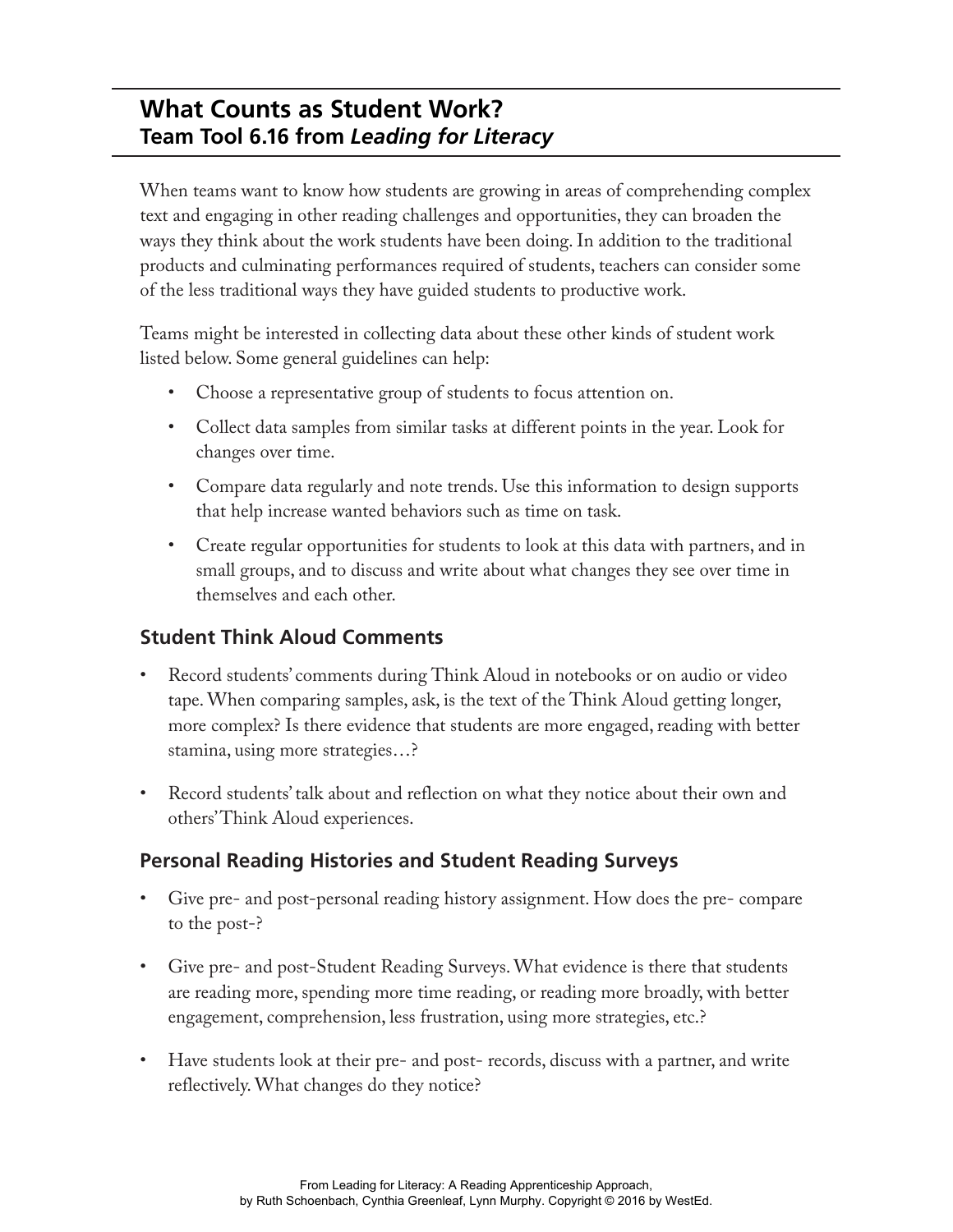#### **Talking to the Text**

- Collect samples over time, and compare.
- Focus the task on a particular literacy strategy that is challenging (questioning, for example) and have students Talk to the Text using that literacy strategy (writing all the questions that come to mind, for example). Do this before and after instruction in that particular literacy strategy.
- Give the Content-Embedded Reading Assessment (CERA) pre- and post- and compare.
- Have students respond to their peers' Talking to the Text.
- Save samples of work from early in the year and later in the year, pass them back, and ask students to talk and write about what they notice about their reading and Talking to the Text.

### **Metacognitive Logs, Double or Triple Entry Journals, Evidence/ Interpretation Records**

- Compare samples from different times in the year. Note changes in number of pages read (fluency), time spent reading (stamina), length of responses (engagement in task), depth and complexity of responses (comprehension and/or engagement), range, complexity or choice of reading (any increase in sophistication or difficulty), etc.
- Ask students to look at early samples and current samples, discuss in small groups, then reflect individually in writing about what they notice.

### **Reading Task Behavior, Engagement, and Motivation**

- During silent reading tasks or responses, keep a roll sheet in front of you, glance around the room at regular intervals (e.g., every 3 minutes) and quickly mark each student (or focal student) for on-task or off-task behavior. Time how long it takes for students to begin a task. Time how long students engage in reading and/or writing responses to reading.
- Count the number of students using reading supports (sticky notes, highlighters, logs etc). Note who is and who is not.
- Note who finishes first, last, re-reads. Compare student's individual patterns.